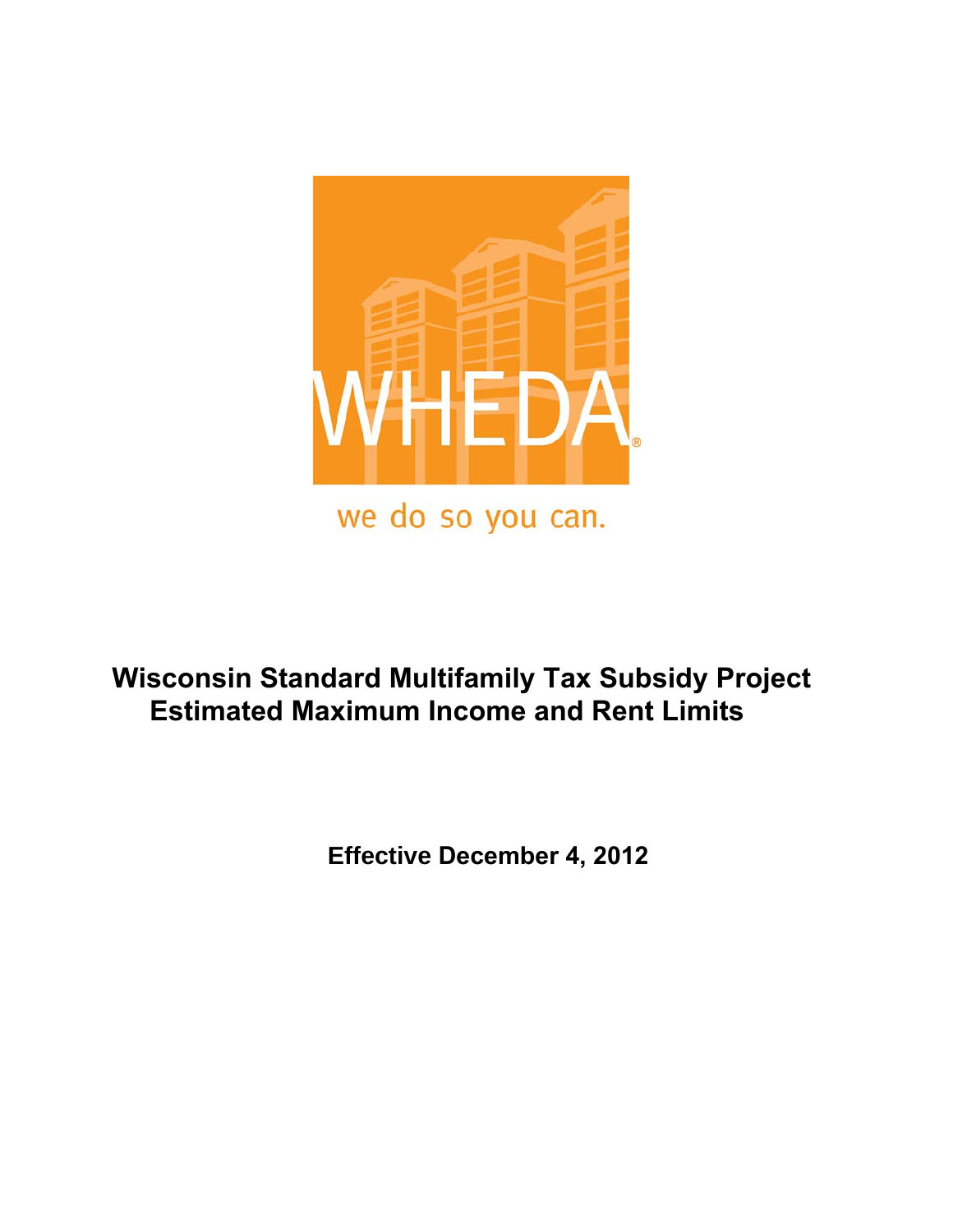# Wisconsin Standard Multifamily Tax Subsidy Project Income Limits Estimated Maximum Family Income Limits at 30% of HUD Estimated 2013 County Median Income Effective December 4, 2012

| Family Size:  | <b>ONE</b> | TWO    | THREE  | <b>FOUR</b> | <b>FIVE</b> | <b>SIX</b> | <b>SEVEN</b> | <b>EIGHT</b> | <b>NINE</b> |
|---------------|------------|--------|--------|-------------|-------------|------------|--------------|--------------|-------------|
| <b>COUNTY</b> |            |        |        |             |             |            |              |              |             |
| <b>Brown</b>  | 13,770     | 15,720 | 17,700 | 19,650      | 21,240      | 22,800     | 24,390       | 25,950       | 27,510      |
| Calumet       | 15,180     | 17,340 | 19,500 | 21,660      | 23,400      | 25,140     | 26,880       | 28,620       | 30,330      |
| Chippewa      | 13,740     | 15,690 | 17,640 | 19,590      | 21,180      | 22,740     | 24,300       | 25,860       | 27,450      |
| Columbia      | 14,670     | 16,770 | 18,870 | 20,940      | 22,620      | 24,300     | 25,980       | 27,660       | 29,340      |
| Dane          | 17,010     | 19,440 | 21,870 | 24,270      | 26,220      | 28,170     | 30,120       | 32,040       | 33,990      |
| Dodge         | 13,320     | 15,210 | 17,100 | 18,990      | 20,520      | 22,050     | 23,550       | 25,080       | 26,610      |
| Door          | 13,440     | 15,360 | 17,280 | 19,170      | 20,730      | 22,260     | 23,790       | 25,320       | 26,850      |
| Douglas       | 12,960     | 14,820 | 16,680 | 18,510      | 20,010      | 21,480     | 22,980       | 24,450       | 25,920      |
| Dunn          | 13,620     | 15,570 | 17,520 | 19,440      | 21,000      | 22,560     | 24,120       | 25,680       | 27,240      |
| Eau Claire    | 13,740     | 15,690 | 17,640 | 19,590      | 21,180      | 22,740     | 24,300       | 25,860       | 27,450      |
| Fond du Lac   | 13,800     | 15,750 | 17,730 | 19,680      | 21,270      | 22,830     | 24,420       | 25,980       | 27,570      |
| Green         | 14,310     | 16,350 | 18,390 | 20,430      | 22,080      | 23,700     | 25,350       | 26,970       | 28,620      |
| Green Lake    | 13,680     | 15,630 | 17,580 | 19,530      | 21,120      | 22,680     | 24,240       | 25,800       | 27,360      |
| lowa          | 15,000     | 17,130 | 19,260 | 21,390      | 23,130      | 24,840     | 26,550       | 28,260       | 29,970      |
| Jefferson     | 14,160     | 16,200 | 18,210 | 20,220      | 21,840      | 23,460     | 25,080       | 26,700       | 28,320      |
| Kenosha       | 14,640     | 16,710 | 18,810 | 20,880      | 22,560      | 24,240     | 25,920       | 27,570       | 29,250      |
| Kewaunee      | 13,770     | 15,720 | 17,700 | 19,650      | 21,240      | 22,800     | 24,390       | 25,950       | 27,510      |
| La Crosse     | 14,550     | 16,620 | 18,690 | 20,760      | 22,440      | 24,090     | 25,770       | 27,420       | 29,070      |
| Lafayette     | 12,960     | 14,820 | 16,680 | 18,510      | 20,010      | 21,480     | 22,980       | 24,450       | 25,920      |
| Lincoln       | 13,230     | 15,120 | 17,010 | 18,870      | 20,400      | 21,900     | 23,400       | 24,930       | 26,430      |
| Manitowoc     | 13,650     | 15,600 | 17,550 | 19,470      | 21,030      | 22,590     | 24,150       | 25,710       | 27,270      |
| Marathon      | 13,830     | 15,810 | 17,790 | 19,740      | 21,330      | 22,920     | 24,480       | 26,070       | 27,660      |
| Milwaukee     | 14,760     | 16,860 | 18,960 | 21,060      | 22,770      | 24,450     | 26,130       | 27,810       | 29,490      |
| Monroe        | 13,110     | 15,000 | 16,860 | 18,720      | 20,220      | 21,720     | 23,220       | 24,720       | 26,220      |
| Oconto        | 12,360     | 14,130 | 15,900 | 17,640      | 19,080      | 20,490     | 21,900       | 23,310       | 24,720      |
| Oneida        | 12,540     | 14,310 | 16,110 | 17,880      | 19,320      | 20,760     | 22,200       | 23,610       | 25,050      |
| Outagamie     | 15,180     | 17,340 | 19,500 | 21,660      | 23,400      | 25,140     | 26,880       | 28,620       | 30,330      |
| Ozaukee       | 14,760     | 16,860 | 18,960 | 21,060      | 22,770      | 24,450     | 26,130       | 27,810       | 29,490      |
| Pepin         | 12,900     | 14,760 | 16,590 | 18,420      | 19,920      | 21,390     | 22,860       | 24,330       | 25,800      |
| Pierce        | 17,310     | 19,770 | 22,230 | 24,690      | 26,670      | 28,650     | 30,630       | 32,610       | 34,590      |
| Polk          | 13,230     | 15,120 | 17,010 | 18,900      | 20,430      | 21,930     | 23,460       | 24,960       | 26,460      |
| Portage       | 14,220     | 16,230 | 18,270 | 20,280      | 21,930      | 23,550     | 25,170       | 26,790       | 28,410      |
| Racine        | 13,950     | 15,930 | 17,910 | 19,890      | 21,510      | 23,100     | 24,690       | 26,280       | 27,870      |
| Rock          | 13,080     | 14,940 | 16,800 | 18,660      | 20,160      | 21,660     | 23,160       | 24,660       | 26,130      |
| St. Croix     | 17,310     | 19,770 | 22,230 | 24,690      | 26,670      | 28,650     | 30,630       | 32,610       | 34,590      |
| Sauk          | 13,890     | 15,870 | 17,850 | 19,830      | 21,420      | 23,010     | 24,600       | 26,190       | 27,780      |
| Sheboygan     | 14,100     | 16,110 | 18,120 | 20,130      | 21,750      | 23,370     | 24,990       | 26,580       | 28,200      |
| Trempealeau   | 12,810     | 14,640 | 16,470 | 18,300      | 19,770      | 21,240     | 22,710       | 24,180       | 25,620      |
| Walworth      | 14,610     | 16,680 | 18,780 | 20,850      | 22,530      | 24,210     | 25,860       | 27,540       | 29,190      |
| Washington    | 14,760     | 16,860 | 18,960 | 21,060      | 22,770      | 24,450     | 26,130       | 27,810       | 29,490      |
| Waukesha      | 14,760     | 16,860 | 18,960 | 21,060      | 22,770      | 24,450     | 26,130       | 27,810       | 29,490      |
| Waupaca       | 13,110     | 14,970 | 16,830 | 18,690      | 20,190      | 21,690     | 23,190       | 24,690       | 26,190      |
| Winnebago     | 13,680     | 15,630 | 17,580 | 19,530      | 21,120      | 22,680     | 24,240       | 25,800       | 27,360      |
| Wood          | 12,720     | 14,520 | 16,350 | 18,150      | 19,620      | 21,060     | 22,530       | 23,970       | 25,410      |

Income limits for the counties listed below are based on the 2013 Median Family Income for the Nonmetropolitan portions of the state.

Adams Ashland Barron Bayfield Buffalo Burnett Clark Crawford Florence Forest Grant Iron Jackson Juneau Langlade Marinette Marquette Menominee Price Richland Rusk Sawyer Shawano Taylor Vernon Vilas Washburn Waushara

| Family Size: | ONE    | ™O     | <b>THREE</b> | <b>FOUR</b> | <b>FIVE</b> | SIX    | <b>SEVEN</b> | <b>EIGHT</b> | <b>NINE</b> |
|--------------|--------|--------|--------------|-------------|-------------|--------|--------------|--------------|-------------|
| Income:      | 12,330 | 14,070 | 15.840       | 17,580      | 18,990      | 20.400 | 21.810       | 23.220       | 24,630      |

| Family Size: | ONE          | TWO    | THREE  | <b>FOUR</b> | <b>FIVE</b> | SIX    | <b>SEVEN</b> | <b>EIGHT</b> | <b>NINE</b> |
|--------------|--------------|--------|--------|-------------|-------------|--------|--------------|--------------|-------------|
| Income:      | $0.010^{-7}$ | 12,600 | 14,160 | 15.720      | 16,980      | 18.240 | 19,500       | 20,760       | 22,020      |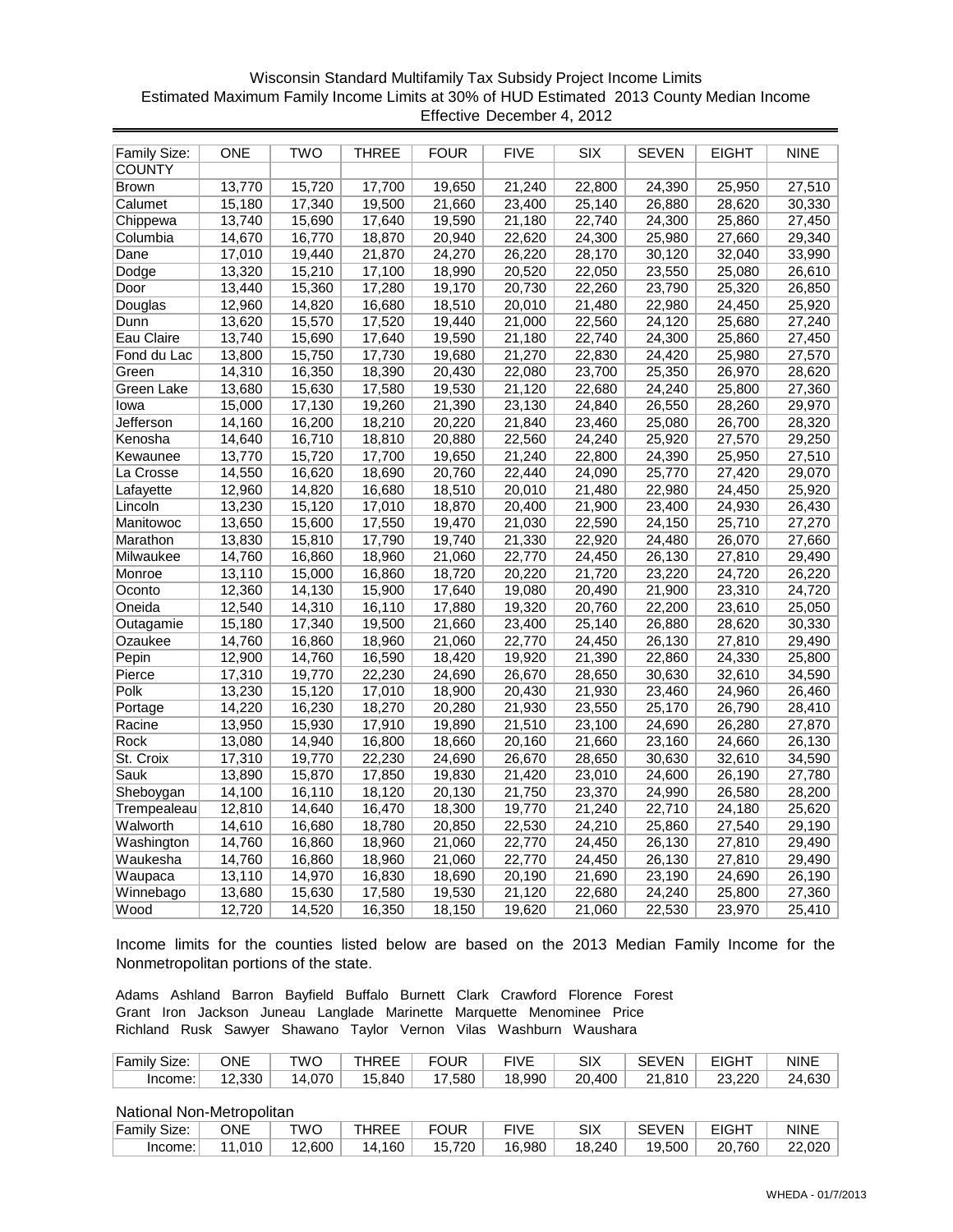#### Wisconsin Standard Multifamily Tax Subsidy Project Income Limits Estimated Maximum Family Income Limits at 40% of HUD Estimated 2013 County Median Income Effective December 4, 2012

| Family Size:  | <b>ONE</b> | <b>TWO</b> | THREE  | FOUR   | <b>FIVE</b> | <b>SIX</b> | <b>SEVEN</b> | EIGHT  | <b>NINE</b> |
|---------------|------------|------------|--------|--------|-------------|------------|--------------|--------|-------------|
| <b>COUNTY</b> |            |            |        |        |             |            |              |        |             |
| <b>Brown</b>  | 18,360     | 20,960     | 23,600 | 26,200 | 28,320      | 30,400     | 32,520       | 34,600 | 36,680      |
| Calumet       | 20,240     | 23,120     | 26,000 | 28,880 | 31,200      | 33,520     | 35,840       | 38,160 | 40,440      |
| Chippewa      | 18,320     | 20,920     | 23,520 | 26,120 | 28,240      | 30,320     | 32,400       | 34,480 | 36,600      |
| Columbia      | 19,560     | 22,360     | 25,160 | 27,920 | 30,160      | 32,400     | 34,640       | 36,880 | 39,120      |
| Dane          | 22,680     | 25,920     | 29,160 | 32,360 | 34,960      | 37,560     | 40,160       | 42,720 | 45,320      |
| Dodge         | 17,760     | 20,280     | 22,800 | 25,320 | 27,360      | 29,400     | 31,400       | 33,440 | 35,480      |
| Door          | 17,920     | 20,480     | 23,040 | 25,560 | 27,640      | 29,680     | 31,720       | 33,760 | 35,800      |
| Douglas       | 17,280     | 19,760     | 22,240 | 24,680 | 26,680      | 28,640     | 30,640       | 32,600 | 34,560      |
| Dunn          | 18,160     | 20,760     | 23,360 | 25,920 | 28,000      | 30,080     | 32,160       | 34,240 | 36,320      |
| Eau Claire    | 18,320     | 20,920     | 23,520 | 26,120 | 28,240      | 30,320     | 32,400       | 34,480 | 36,600      |
| Fond du Lac   | 18,400     | 21,000     | 23,640 | 26,240 | 28,360      | 30,440     | 32,560       | 34,640 | 36,760      |
| Green         | 19,080     | 21,800     | 24,520 | 27,240 | 29,440      | 31,600     | 33,800       | 35,960 | 38,160      |
| Green Lake    | 18,240     | 20,840     | 23,440 | 26,040 | 28,160      | 30,240     | 32,320       | 34,400 | 36,480      |
| lowa          | 20,000     | 22,840     | 25,680 | 28,520 | 30,840      | 33,120     | 35,400       | 37,680 | 39,960      |
| Jefferson     | 18,880     | 21,600     | 24,280 | 26,960 | 29,120      | 31,280     | 33,440       | 35,600 | 37,760      |
| Kenosha       | 19,520     | 22.280     | 25,080 | 27,840 | 30,080      | 32,320     | 34,560       | 36,760 | 39,000      |
| Kewaunee      | 18,360     | 20,960     | 23,600 | 26,200 | 28,320      | 30,400     | 32,520       | 34,600 | 36,680      |
| La Crosse     | 19,400     | 22,160     | 24,920 | 27,680 | 29,920      | 32,120     | 34,360       | 36,560 | 38,760      |
| Lafayette     | 17,280     | 19,760     | 22,240 | 24,680 | 26,680      | 28,640     | 30,640       | 32,600 | 34,560      |
| Lincoln       | 17,640     | 20,160     | 22,680 | 25,160 | 27,200      | 29,200     | 31,200       | 33,240 | 35,240      |
| Manitowoc     | 18,200     | 20,800     | 23,400 | 25,960 | 28,040      | 30,120     | 32,200       | 34,280 | 36,360      |
| Marathon      | 18,440     | 21,080     | 23,720 | 26,320 | 28,440      | 30,560     | 32,640       | 34,760 | 36,880      |
| Milwaukee     | 19,680     | 22,480     | 25,280 | 28,080 | 30,360      | 32,600     | 34,840       | 37,080 | 39,320      |
| Monroe        | 17,480     | 20,000     | 22,480 | 24,960 | 26,960      | 28,960     | 30,960       | 32,960 | 34,960      |
| Oconto        | 16,480     | 18,840     | 21,200 | 23,520 | 25,440      | 27,320     | 29,200       | 31,080 | 32,960      |
| Oneida        | 16,720     | 19,080     | 21,480 | 23,840 | 25,760      | 27,680     | 29,600       | 31,480 | 33,400      |
| Outagamie     | 20,240     | 23,120     | 26,000 | 28,880 | 31,200      | 33,520     | 35,840       | 38,160 | 40,440      |
| Ozaukee       | 19,680     | 22,480     | 25,280 | 28,080 | 30,360      | 32,600     | 34,840       | 37,080 | 39,320      |
| Pepin         | 17,200     | 19,680     | 22,120 | 24,560 | 26,560      | 28,520     | 30,480       | 32,440 | 34,400      |
| Pierce        | 23,080     | 26,360     | 29,640 | 32,920 | 35,560      | 38,200     | 40,840       | 43,480 | 46,120      |
| Polk          | 17,640     | 20,160     | 22,680 | 25,200 | 27,240      | 29,240     | 31,280       | 33,280 | 35,280      |
| Portage       | 18,960     | 21,640     | 24,360 | 27,040 | 29,240      | 31,400     | 33,560       | 35,720 | 37,880      |
| Racine        | 18,600     | 21,240     | 23,880 | 26,520 | 28,680      | 30,800     | 32,920       | 35,040 | 37,160      |
| Rock          | 17,440     | 19,920     | 22,400 | 24,880 | 26,880      | 28,880     | 30,880       | 32,880 | 34,840      |
| St. Croix     | 23,080     | 26,360     | 29,640 | 32,920 | 35,560      | 38,200     | 40,840       | 43,480 | 46,120      |
| Sauk          | 18,520     | 21,160     | 23,800 | 26,440 | 28,560      | 30,680     | 32,800       | 34,920 | 37,040      |
| Sheboygan     | 18,800     | 21,480     | 24,160 | 26,840 | 29,000      | 31,160     | 33,320       | 35,440 | 37,600      |
| Trempealeau   | 17,080     | 19,520     | 21,960 | 24,400 | 26,360      | 28,320     | 30,280       | 32,240 | 34,160      |
| Walworth      | 19,480     | 22,240     | 25,040 | 27,800 | 30,040      | 32,280     | 34,480       | 36,720 | 38,920      |
| Washington    | 19,680     | 22,480     | 25,280 | 28,080 | 30,360      | 32,600     | 34,840       | 37,080 | 39,320      |
| Waukesha      | 19,680     | 22,480     | 25,280 | 28,080 | 30,360      | 32,600     | 34,840       | 37,080 | 39,320      |
| Waupaca       | 17,480     | 19,960     | 22,440 | 24,920 | 26,920      | 28,920     | 30,920       | 32,920 | 34,920      |
| Winnebago     | 18,240     | 20,840     | 23,440 | 26,040 | 28,160      | 30,240     | 32,320       | 34,400 | 36,480      |
| Wood          | 16,960     | 19,360     | 21,800 | 24,200 | 26,160      | 28,080     | 30,040       | 31,960 | 33,880      |

Income limits for the counties listed below are based on the 2013 Median Family Income for the Nonmetropolitan portions of the state.

Adams Ashland Barron Bayfield Buffalo Burnett Clark Crawford Florence Forest Grant Iron Jackson Juneau Langlade Marinette Marquette Menominee Price Richland Rusk Sawyer Shawano Taylor Vernon Vilas Washburn Waushara

| Family Size:              | ONE.   | TWO    | <b>THREE</b> | <b>FOUR</b> | <b>FIVE</b> | <b>SIX</b> | <b>SEVEN</b> | <b>EIGHT</b> | <b>NINE</b> |  |  |
|---------------------------|--------|--------|--------------|-------------|-------------|------------|--------------|--------------|-------------|--|--|
| lncome:                   | 16.440 | 18.760 | 21.120       | 23.440      | 25.320      | 27.200     | 29.080       | 30.960       | 32,840      |  |  |
|                           |        |        |              |             |             |            |              |              |             |  |  |
| National Non-Metropolitan |        |        |              |             |             |            |              |              |             |  |  |
| Family Size:              | ONE    | TWO    | <b>THREE</b> | <b>FOUR</b> | <b>FIVE</b> | <b>SIX</b> | <b>SEVEN</b> | <b>EIGHT</b> | <b>NINE</b> |  |  |
| Income:                   | 14.680 | 16.800 | 18.880       | 20.960      | 22.640      | 24.320     | 26,000       | 27.680       | 29,360      |  |  |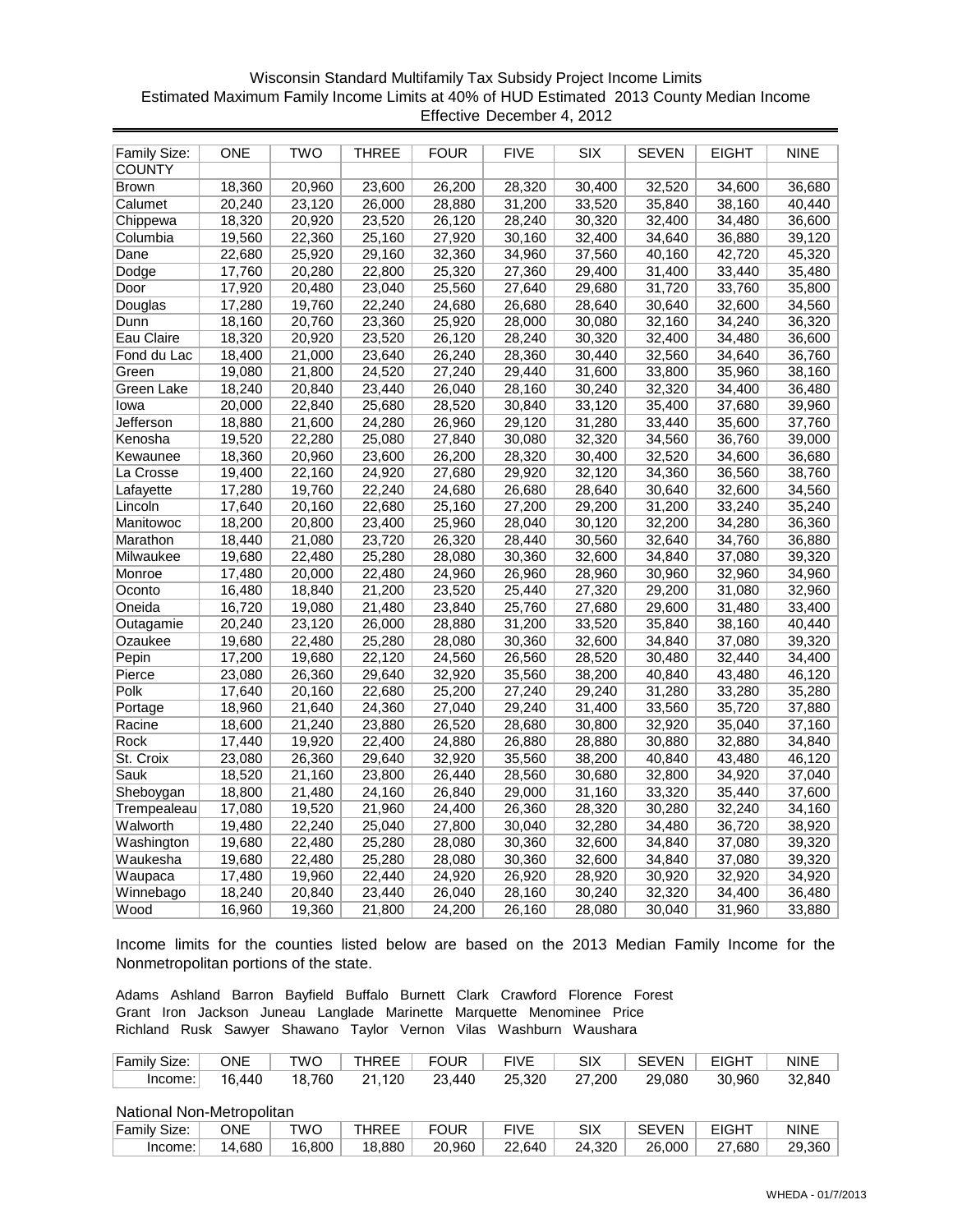# Wisconsin Standard Multifamily Tax Subsidy Project Income Limits Estimated Maximum Family Income Limits at 50% of HUD Estimated 2013 County Median Income Effective December 4, 2012

| Family Size:  | <b>ONE</b> | <b>TWO</b> | THREE  | <b>FOUR</b> | <b>FIVE</b> | <b>SIX</b> | <b>SEVEN</b> | <b>EIGHT</b> | <b>NINE</b> |
|---------------|------------|------------|--------|-------------|-------------|------------|--------------|--------------|-------------|
| <b>COUNTY</b> |            |            |        |             |             |            |              |              |             |
| <b>Brown</b>  | 22,950     | 26,200     | 29,500 | 32,750      | 35,400      | 38,000     | 40,650       | 43,250       | 45,850      |
| Calumet       | 25,300     | 28,900     | 32,500 | 36,100      | 39,000      | 41,900     | 44,800       | 47,700       | 50,550      |
| Chippewa      | 22,900     | 26,150     | 29,400 | 32,650      | 35,300      | 37,900     | 40,500       | 43,100       | 45,750      |
| Columbia      | 24,450     | 27,950     | 31,450 | 34,900      | 37,700      | 40,500     | 43,300       | 46,100       | 48,900      |
| Dane          | 28,350     | 32,400     | 36,450 | 40,450      | 43,700      | 46,950     | 50,200       | 53,400       | 56,650      |
| Dodge         | 22,200     | 25,350     | 28,500 | 31,650      | 34,200      | 36,750     | 39,250       | 41,800       | 44,350      |
| Door          | 22,400     | 25,600     | 28,800 | 31,950      | 34,550      | 37,100     | 39,650       | 42,200       | 44,750      |
| Douglas       | 21,600     | 24,700     | 27,800 | 30,850      | 33,350      | 35,800     | 38,300       | 40,750       | 43,200      |
| Dunn          | 22,700     | 25,950     | 29,200 | 32,400      | 35,000      | 37,600     | 40,200       | 42,800       | 45,400      |
| Eau Claire    | 22,900     | 26,150     | 29,400 | 32,650      | 35,300      | 37,900     | 40,500       | 43,100       | 45,750      |
| Fond du Lac   | 23,000     | 26,250     | 29,550 | 32,800      | 35,450      | 38,050     | 40,700       | 43,300       | 45,950      |
| Green         | 23,850     | 27,250     | 30,650 | 34,050      | 36,800      | 39,500     | 42,250       | 44,950       | 47,700      |
| Green Lake    | 22,800     | 26,050     | 29,300 | 32,550      | 35,200      | 37,800     | 40,400       | 43,000       | 45,600      |
| lowa          | 25,000     | 28,550     | 32,100 | 35,650      | 38,550      | 41,400     | 44,250       | 47,100       | 49,950      |
| Jefferson     | 23,600     | 27,000     | 30,350 | 33,700      | 36,400      | 39,100     | 41,800       | 44,500       | 47,200      |
| Kenosha       | 24,400     | 27,850     | 31,350 | 34,800      | 37,600      | 40,400     | 43,200       | 45,950       | 48,750      |
| Kewaunee      | 22,950     | 26,200     | 29,500 | 32,750      | 35,400      | 38,000     | 40,650       | 43,250       | 45,850      |
| La Crosse     | 24,250     | 27,700     | 31,150 | 34,600      | 37,400      | 40,150     | 42,950       | 45,700       | 48,450      |
| Lafayette     | 21,600     | 24,700     | 27,800 | 30,850      | 33,350      | 35,800     | 38,300       | 40,750       | 43,200      |
| Lincoln       | 22,050     | 25,200     | 28,350 | 31,450      | 34,000      | 36,500     | 39,000       | 41,550       | 44,050      |
| Manitowoc     | 22,750     | 26,000     | 29,250 | 32,450      | 35,050      | 37,650     | 40,250       | 42,850       | 45,450      |
| Marathon      | 23,050     | 26,350     | 29,650 | 32,900      | 35,550      | 38,200     | 40,800       | 43,450       | 46,100      |
| Milwaukee     | 24,600     | 28,100     | 31,600 | 35,100      | 37,950      | 40,750     | 43,550       | 46,350       | 49,150      |
| Monroe        | 21,850     | 25,000     | 28,100 | 31,200      | 33,700      | 36,200     | 38,700       | 41,200       | 43,700      |
| Oconto        | 20,600     | 23,550     | 26,500 | 29,400      | 31,800      | 34,150     | 36,500       | 38,850       | 41,200      |
| Oneida        | 20,900     | 23,850     | 26,850 | 29,800      | 32,200      | 34,600     | 37,000       | 39,350       | 41,750      |
| Outagamie     | 25,300     | 28,900     | 32,500 | 36,100      | 39,000      | 41,900     | 44,800       | 47,700       | 50,550      |
| Ozaukee       | 24,600     | 28,100     | 31,600 | 35,100      | 37,950      | 40,750     | 43,550       | 46,350       | 49,150      |
| Pepin         | 21,500     | 24,600     | 27,650 | 30,700      | 33,200      | 35,650     | 38,100       | 40,550       | 43,000      |
| Pierce        | 28,850     | 32,950     | 37,050 | 41,150      | 44,450      | 47,750     | 51,050       | 54,350       | 57,650      |
| Polk          | 22,050     | 25,200     | 28,350 | 31,500      | 34,050      | 36,550     | 39,100       | 41,600       | 44,100      |
| Portage       | 23,700     | 27,050     | 30,450 | 33,800      | 36,550      | 39,250     | 41,950       | 44,650       | 47,350      |
| Racine        | 23,250     | 26,550     | 29,850 | 33,150      | 35,850      | 38,500     | 41,150       | 43,800       | 46,450      |
| Rock          | 21,800     | 24,900     | 28,000 | 31,100      | 33,600      | 36,100     | 38,600       | 41,100       | 43,550      |
| St. Croix     | 28,850     | 32,950     | 37,050 | 41,150      | 44,450      | 47,750     | 51,050       | 54,350       | 57,650      |
| Sauk          | 23,150     | 26,450     | 29,750 | 33,050      | 35,700      | 38,350     | 41,000       | 43,650       | 46,300      |
| Sheboygan     | 23,500     | 26,850     | 30,200 | 33,550      | 36,250      | 38,950     | 41,650       | 44,300       | 47,000      |
| Trempealeau   | 21,350     | 24,400     | 27,450 | 30,500      | 32,950      | 35,400     | 37,850       | 40,300       | 42,700      |
| Walworth      | 24,350     | 27,800     | 31,300 | 34,750      | 37,550      | 40,350     | 43,100       | 45,900       | 48,650      |
| Washington    | 24,600     | 28,100     | 31,600 | 35,100      | 37,950      | 40,750     | 43,550       | 46,350       | 49,150      |
| Waukesha      | 24,600     | 28,100     | 31,600 | 35,100      | 37,950      | 40,750     | 43,550       | 46,350       | 49,150      |
| Waupaca       | 21,850     | 24,950     | 28,050 | 31,150      | 33,650      | 36,150     | 38,650       | 41,150       | 43,650      |
| Winnebago     | 22,800     | 26,050     | 29,300 | 32,550      | 35,200      | 37,800     | 40,400       | 43,000       | 45,600      |
| Wood          | 21,200     | 24,200     | 27,250 | 30,250      | 32,700      | 35,100     | 37,550       | 39,950       | 42,350      |

Income limits for the counties listed below are based on the 2013 Median Family Income for the Nonmetropolitan portions of the state.

Adams Ashland Barron Bayfield Buffalo Burnett Clark Crawford Florence Forest Grant Iron Jackson Juneau Langlade Marinette Marquette Menominee Price Richland Rusk Sawyer Shawano Taylor Vernon Vilas Washburn Waushara

| Family Size: | ONE    | ™O     | <b>HREE</b> | <b>FOUR</b> | <b>FIVE</b> | SIX    | <b>SEVEN</b> | <b>EIGHT</b> | <b>NINE</b> |
|--------------|--------|--------|-------------|-------------|-------------|--------|--------------|--------------|-------------|
| Income:      | 20.550 | 23.450 | 26.400      | 29,300      | 31.650      | 34.000 | 36.350       | 38.700       | 41,050      |

| Family Size: | ONE    | ™O     | <b>THREE</b> | <b>FOUR</b> | <b>FIVE</b> | SIX    | <b>SEVEN</b> | <b>EIGHT</b> | <b>NINE</b> |
|--------------|--------|--------|--------------|-------------|-------------|--------|--------------|--------------|-------------|
| Income:      | 18,350 | 21,000 | 23,600       | 26,200      | 28,300      | 30,400 | 32.500       | 34,600       | 36,700      |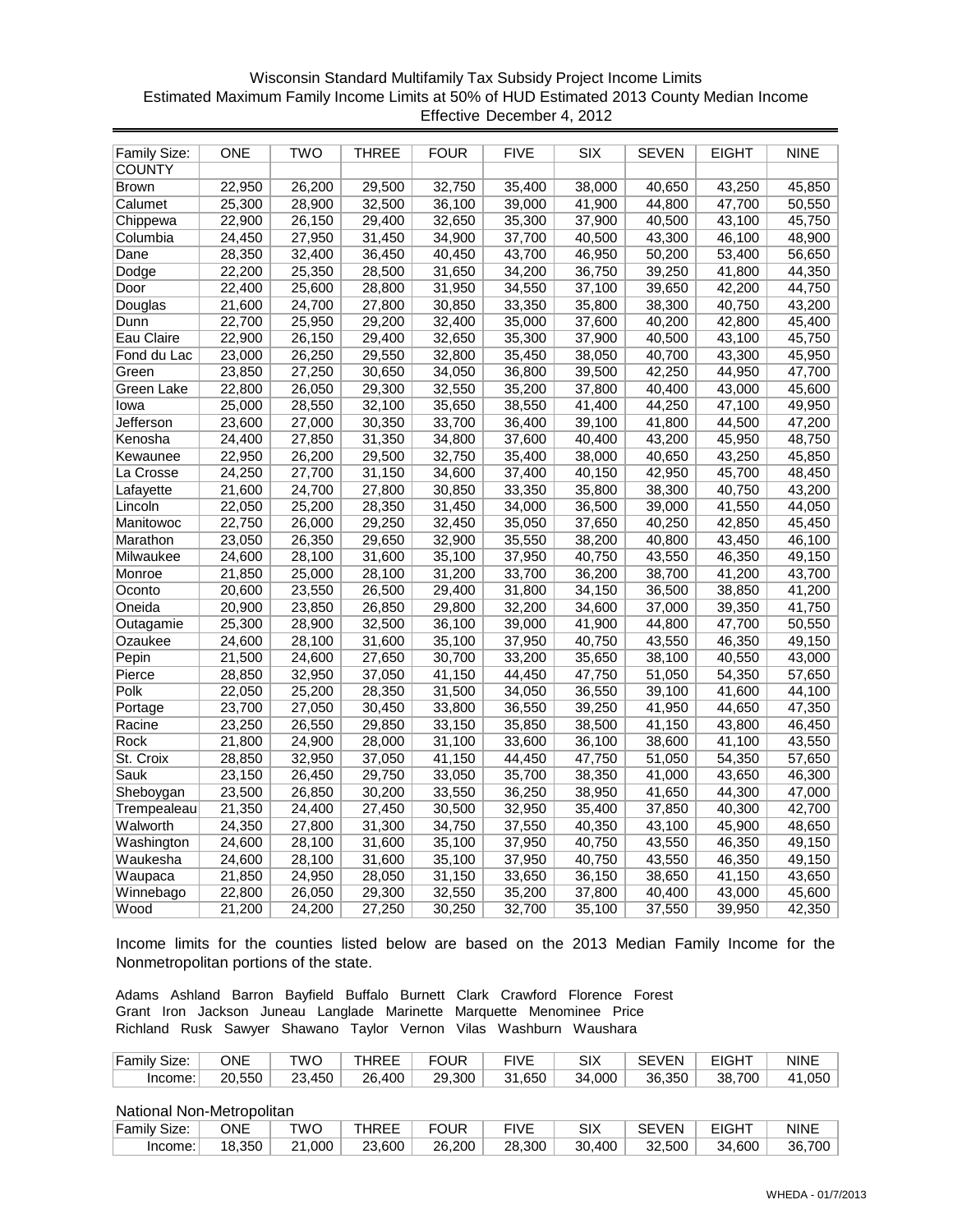# Wisconsin Standard Multifamily Tax Subsidy Project Income Limits Estimated Maximum Family Income Limits at 60% of HUD Estimated 2013 County Median Income Effective December 4, 2012

| Family Size:  | ONE    | TWO    | THREE  | <b>FOUR</b> | <b>FIVE</b> | <b>SIX</b> | <b>SEVEN</b> | EIGHT               | <b>NINE</b> |
|---------------|--------|--------|--------|-------------|-------------|------------|--------------|---------------------|-------------|
| <b>COUNTY</b> |        |        |        |             |             |            |              |                     |             |
| <b>Brown</b>  | 27,540 | 31,440 | 35,400 | 39,300      | 42,480      | 45,600     | 48,780       | 51,900              | 55,020      |
| Calumet       | 30,360 | 34,680 | 39,000 | 43,320      | 46,800      | 50,280     | 53,760       | 57,240              | 60,660      |
| Chippewa      | 27,480 | 31,380 | 35,280 | 39,180      | 42,360      | 45,480     | 48,600       | 51,720              | 54,900      |
| Columbia      | 29,340 | 33,540 | 37,740 | 41,880      | 45,240      | 48,600     | 51,960       | 55,320              | 58,680      |
| Dane          | 34,020 | 38,880 | 43,740 | 48,540      | 52,440      | 56,340     | 60,240       | 64,080              | 67,980      |
| Dodge         | 26,640 | 30,420 | 34,200 | 37,980      | 41,040      | 44,100     | 47,100       | 50,160              | 53,220      |
| Door          | 26,880 | 30,720 | 34,560 | 38,340      | 41,460      | 44,520     | 47,580       | 50,640              | 53,700      |
| Douglas       | 25,920 | 29,640 | 33,360 | 37,020      | 40,020      | 42,960     | 45,960       | 48,900              | 51,840      |
| Dunn          | 27,240 | 31,140 | 35,040 | 38,880      | 42,000      | 45,120     | 48,240       | 51,360              | 54,480      |
| Eau Claire    | 27,480 | 31,380 | 35,280 | 39,180      | 42,360      | 45,480     | 48,600       | 51,720              | 54,900      |
| Fond du Lac   | 27,600 | 31,500 | 35,460 | 39,360      | 42,540      | 45,660     | 48,840       | 51,960              | 55,140      |
| Green         | 28,620 | 32,700 | 36,780 | 40,860      | 44,160      | 47,400     | 50,700       | 53,940              | 57,240      |
| Green Lake    | 27,360 | 31,260 | 35,160 | 39,060      | 42,240      | 45,360     | 48,480       | 51,600              | 54,720      |
| lowa          | 30,000 | 34,260 | 38,520 | 42,780      | 46,260      | 49,680     | 53,100       | 56,520              | 59,940      |
| Jefferson     | 28,320 | 32,400 | 36,420 | 40,440      | 43,680      | 46,920     | 50,160       | 53,400              | 56,640      |
| Kenosha       | 29,280 | 33,420 | 37,620 | 41,760      | 45,120      | 48,480     | 51,840       | 55,140              | 58,500      |
| Kewaunee      | 27,540 | 31,440 | 35,400 | 39,300      | 42,480      | 45,600     | 48,780       | 51,900              | 55,020      |
| La Crosse     | 29,100 | 33,240 | 37,380 | 41,520      | 44,880      | 48,180     | 51,540       | 54,840              | 58,140      |
| Lafayette     | 25,920 | 29,640 | 33,360 | 37,020      | 40,020      | 42,960     | 45,960       | 48,900              | 51,840      |
| Lincoln       | 26,460 | 30,240 | 34,020 | 37,740      | 40,800      | 43,800     | 46,800       | 49,860              | 52,860      |
| Manitowoc     | 27,300 | 31,200 | 35,100 | 38,940      | 42,060      | 45,180     | 48,300       | 51,420              | 54,540      |
| Marathon      | 27,660 | 31,620 | 35,580 | 39,480      | 42,660      | 45,840     | 48,960       | $\overline{52,140}$ | 55,320      |
| Milwaukee     | 29,520 | 33,720 | 37,920 | 42,120      | 45,540      | 48,900     | 52,260       | 55,620              | 58,980      |
| Monroe        | 26,220 | 30,000 | 33,720 | 37,440      | 40,440      | 43,440     | 46,440       | 49,440              | 52,440      |
| Oconto        | 24,720 | 28,260 | 31,800 | 35,280      | 38,160      | 40,980     | 43,800       | 46,620              | 49,440      |
| Oneida        | 25,080 | 28,620 | 32,220 | 35,760      | 38,640      | 41,520     | 44,400       | 47,220              | 50,100      |
| Outagamie     | 30,360 | 34,680 | 39,000 | 43,320      | 46,800      | 50,280     | 53,760       | 57,240              | 60,660      |
| Ozaukee       | 29,520 | 33,720 | 37,920 | 42,120      | 45,540      | 48,900     | 52,260       | 55,620              | 58,980      |
| Pepin         | 25,800 | 29,520 | 33,180 | 36,840      | 39,840      | 42,780     | 45,720       | 48,660              | 51,600      |
| Pierce        | 34,620 | 39,540 | 44,460 | 49,380      | 53,340      | 57,300     | 61,260       | 65,220              | 69,180      |
| Polk          | 26,460 | 30,240 | 34,020 | 37,800      | 40,860      | 43,860     | 46,920       | 49,920              | 52,920      |
| Portage       | 28,440 | 32,460 | 36,540 | 40,560      | 43,860      | 47,100     | 50,340       | 53,580              | 56,820      |
| Racine        | 27,900 | 31,860 | 35,820 | 39,780      | 43,020      | 46,200     | 49,380       | 52,560              | 55,740      |
| Rock          | 26,160 | 29,880 | 33,600 | 37,320      | 40,320      | 43,320     | 46,320       | 49,320              | 52,260      |
| St. Croix     | 34,620 | 39,540 | 44,460 | 49,380      | 53,340      | 57,300     | 61,260       | 65,220              | 69,180      |
| Sauk          | 27,780 | 31,740 | 35,700 | 39,660      | 42,840      | 46,020     | 49,200       | 52,380              | 55,560      |
| Sheboygan     | 28,200 | 32,220 | 36,240 | 40,260      | 43,500      | 46,740     | 49,980       | 53,160              | 56,400      |
| Trempealeau   | 25,620 | 29,280 | 32,940 | 36,600      | 39,540      | 42,480     | 45,420       | 48,360              | 51,240      |
| Walworth      | 29,220 | 33,360 | 37,560 | 41,700      | 45,060      | 48,420     | 51,720       | 55,080              | 58,380      |
| Washington    | 29,520 | 33,720 | 37,920 | 42,120      | 45,540      | 48,900     | 52,260       | 55,620              | 58,980      |
| Waukesha      | 29,520 | 33,720 | 37,920 | 42,120      | 45,540      | 48,900     | 52,260       | 55,620              | 58,980      |
| Waupaca       | 26,220 | 29,940 | 33,660 | 37,380      | 40,380      | 43,380     | 46,380       | 49,380              | 52,380      |
| Winnebago     | 27,360 | 31,260 | 35,160 | 39,060      | 42,240      | 45,360     | 48,480       | 51,600              | 54,720      |
| Wood          | 25,440 | 29,040 | 32,700 | 36,300      | 39,240      | 42,120     | 45,060       | 47,940              | 50,820      |

Income limits for the counties listed below are based on the 2013 Median Family Income for the Nonmetropolitan portions of the state.

Adams Ashland Barron Bayfield Buffalo Burnett Clark Crawford Florence Forest Grant Iron Jackson Juneau Langlade Marinette Marquette Menominee Price Richland Rusk Sawyer Shawano Taylor Vernon Vilas Washburn Waushara

| Family Size: | ONE    | TWO    | <b>THREE</b> | <b>FOUR</b> | <b>FIVE</b> | SIX    | SEVEN  | <b>EIGHT</b> | <b>NINE</b>         |
|--------------|--------|--------|--------------|-------------|-------------|--------|--------|--------------|---------------------|
| Income:      | 24,660 | 28.140 | 31,680       | 35,160      | 37,980      | 40,800 | 43.620 | 46.440       | 49,260 <sup>∣</sup> |

| Family Size: | ONE    | ™O     | <b>THREE</b> | <b>FOUR</b> | <b>FIVE</b> | SIX    | <b>SEVEN</b> | <b>EIGHT</b> | <b>NINE</b> |
|--------------|--------|--------|--------------|-------------|-------------|--------|--------------|--------------|-------------|
| Income:      | 22.020 | 25,200 | 28,320       | 31.440      | 33,960      | 36.480 | 39.000       | 41,520       | 44,040      |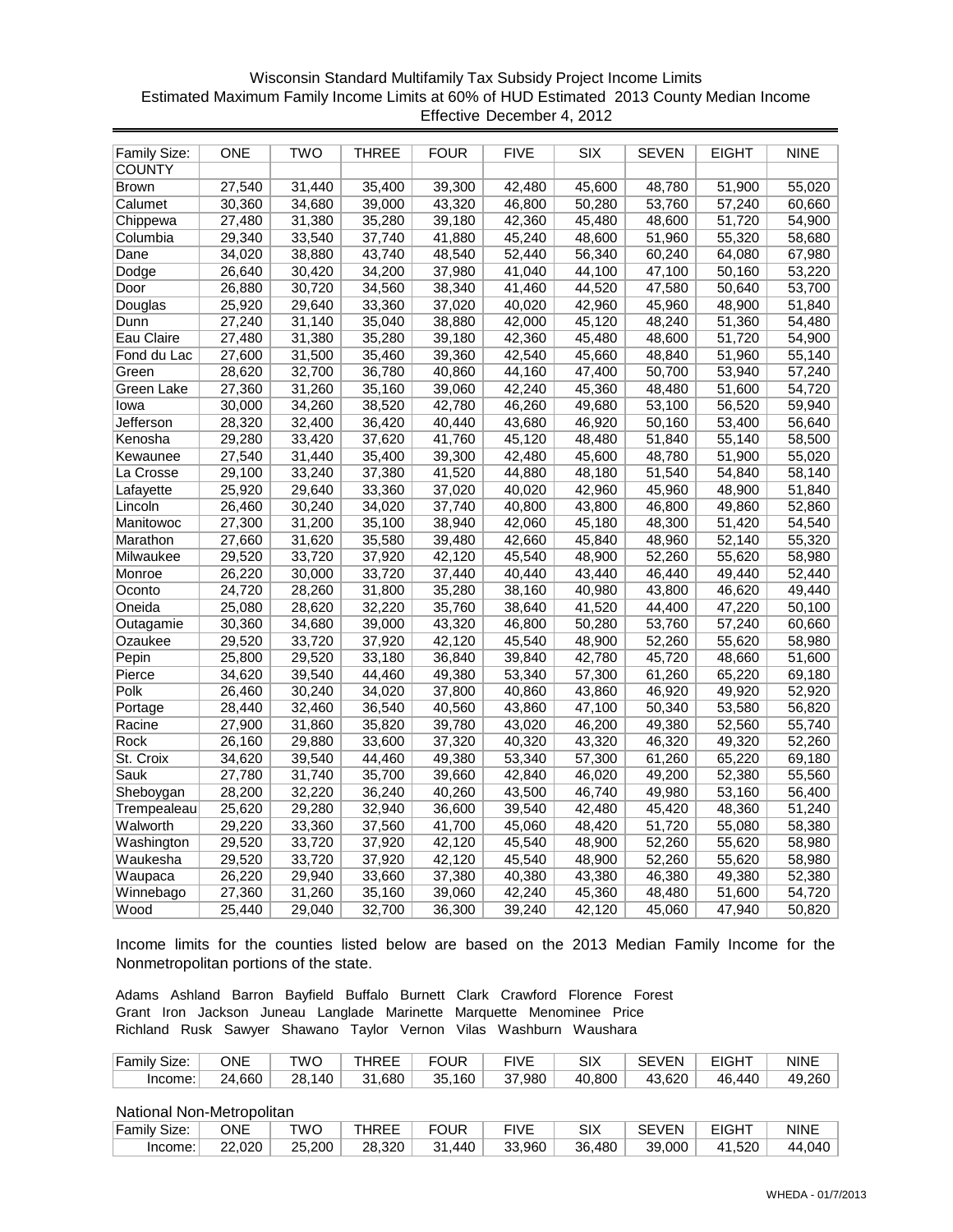# Wisconsin Standard Multifamily Tax Subsidy Project Income Limits Estimated Maximum Rent Limits at 30% 2013 County Median Income Effective December 4, 2012

| Bedroom Size:     | EFF.             | <b>ONE</b> | <b>TWO</b>       | <b>THREE</b>     | <b>FOUR</b>      | <b>FIVE</b>      | SIX              |
|-------------------|------------------|------------|------------------|------------------|------------------|------------------|------------------|
| <b>COUNTY</b>     |                  |            |                  |                  |                  |                  |                  |
| <b>Brown</b>      | $\overline{344}$ | 368        | 442              | 511              | 570              | 629              | 687              |
| Calumet           | 379              | 406        | 487              | 563              | 628              | 693              | 758              |
| Chippewa          | 343              | 367        | 441              | 509              | 568              | 627              | 686              |
| Columbia          | 366              | 393        | 471              | 544              | 607              | 670              | 733              |
| Dane              | 425              | 455        | 546              | 631              | 704              | $\overline{777}$ | 849              |
| Dodge             | 333              | 356        | 427              | 493              | 551              | 607              | 665              |
| Door              | 336              | 360        | 432              | 498              | 556              | 613              | 671              |
| Douglas           | $\overline{324}$ | 347        | 417              | 481              | 537              | 592              | 648              |
| Dunn              | 340              | 364        | 438              | 505              | 564              | 622              | 681              |
| Eau Claire        | $\overline{343}$ | 367        | 441              | 509              | 568              | 627              | 686              |
| Fond du Lac       | 345              | 369        | 443              | $\overline{511}$ | 570              | 630              | 689              |
| Green             | 357              | 383        | 459              | 531              | 592              | 654              | 715              |
| <b>Green Lake</b> | 342              | 366        | 439              | 508              | 567              | 625              | 684              |
| lowa              | 375              | 401        | 481              | 556              | 621              | 685              | 749              |
| <b>Jefferson</b>  | 354              | 379        | 455              | 525              | 586              | 647              | 708              |
| Kenosha           | 366              | 391        | 470              | 543              | 606              | 668              | 731              |
| Kewaunee          | 344              | 368        | 442              | 511              | 570              | 629              | 687              |
| La Crosse         | 363              | 389        | 467              | $\overline{540}$ | 602              | 664              | $\overline{726}$ |
| Lafayette         | $\overline{324}$ | 347        | 417              | 481              | 537              | 592              | 648              |
| Lincoln           | 330              | 354        | 425              | 490              | 547              | 604              | 660              |
| Manitowoc         | 341              | 365        | 438              | 506              | 564              | 623              | 681              |
| Marathon          | 345              | 370        | 444              | $\overline{513}$ | 573              | 631              | 691              |
| Milwaukee         | 369              | 395        | 474              | $\overline{547}$ | 611              | 674              | 737              |
| Monroe            | 327              | 351        | 421              | 486              | 543              | 599              | 655              |
| Oconto            | 309              | 331        | 397              | 459              | $\overline{512}$ | 565              | $\overline{618}$ |
| Oneida            | $\overline{313}$ | 335        | 402              | 465              | 519              | $\overline{572}$ | 626              |
| Outagamie         | 379              | 406        | 487              | 563              | 628              | 693              | 758              |
| Ozaukee           | 369              | 395        | 474              | $\overline{547}$ | $\overline{611}$ | 674              | 737              |
| Pepin             | 322              | 345        | 414              | 479              | 534              | 589              | 645              |
| Pierce            | 432              | 463        | $\overline{555}$ | 642              | $\overline{716}$ | 790              | 864              |
| Polk              | 330              | 354        | 425              | 491              | 548              | 605              | 661              |
| Portage           | 355              | 380        | 456              | 527              | 588              | 649              | 710              |
| Racine            | 348              | 373        | 447              | $\overline{517}$ | 577              | 637              | 696              |
| <b>Rock</b>       | 327              | 350        | 420              | 485              | 541              | 597              | 653              |
| St. Croix         | 432              | 463        | 555              | 642              | 716              | 790              | 864              |
| Sauk              | 347              | 372        | 446              | 515              | 575              | 634              | 694              |
| Sheboygan         | 352              | 377        | 453              | 523              | 584              | 644              | 705              |
| Trempealeau       | 320              | 343        | 411              | 475              | 531              | 586              | 640              |
| Walworth          | 365              | 391        | 469              | $\overline{542}$ | 605              | 667              | $\overline{729}$ |
| Washington        | 369              | 395        | 474              | 547              | 611              | 674              | 737              |
| Waukesha          | 369              | 395        | 474              | $\overline{547}$ | 611              | 674              | 737              |
| Waupaca           | 327              | 351        | 420              | 486              | 542              | 598              | 654              |
| Winnebago         | 342              | 366        | 439              | 508              | 567              | 625              | 684              |
| Wood              | 318              | 340        | 408              | 472              | $\overline{526}$ | 581              | 635              |

Rent limits for the counties listed below are based on the 2013 Median Family Income for the Nonmetropolitan portions of the state.

Adams Ashland Barron Bayfield Buffalo Burnett Clark Crawford Florence Forest Grant Iron Jackson Juneau Langlade Marinette Marquette Menominee Price Richland Rusk Sawyer Shawano Taylor Vernon Vilas Washburn Waushara

| <u>'n</u><br>⊺Bedr<br>Size:<br>'UUITI | ---<br>--<br>- | <u>_</u><br>)NF | <b>TWC</b> | $\sim$ $\sim$ $\sim$<br>нн<br>' ⊢ ⊢<br>໋ | $\cdots$ | $-11.1$<br>v<br><b>v</b> — | <b>011/</b><br>∧וט   |
|---------------------------------------|----------------|-----------------|------------|------------------------------------------|----------|----------------------------|----------------------|
| रents:                                | 308            | חכפ<br>აა∪      | 396        | .<br>τv                                  | U        | 562                        | $\sim$ $\sim$<br>∪∣ن |

| Be<br>Size:<br>. טטו | ----        | ONE | <b>TWC</b> | $\sim$ $-$<br>╌ | ----                | $- \cdots$<br>l V F | <b>CIV</b><br>∧וט |
|----------------------|-------------|-----|------------|-----------------|---------------------|---------------------|-------------------|
| ≀ante∙<br>.כוווג.    | つフド<br>ں ہے | 295 | 354        | 408             | $1 - \alpha$<br>456 | r oo<br>ასა         | ---<br>ວວບ        |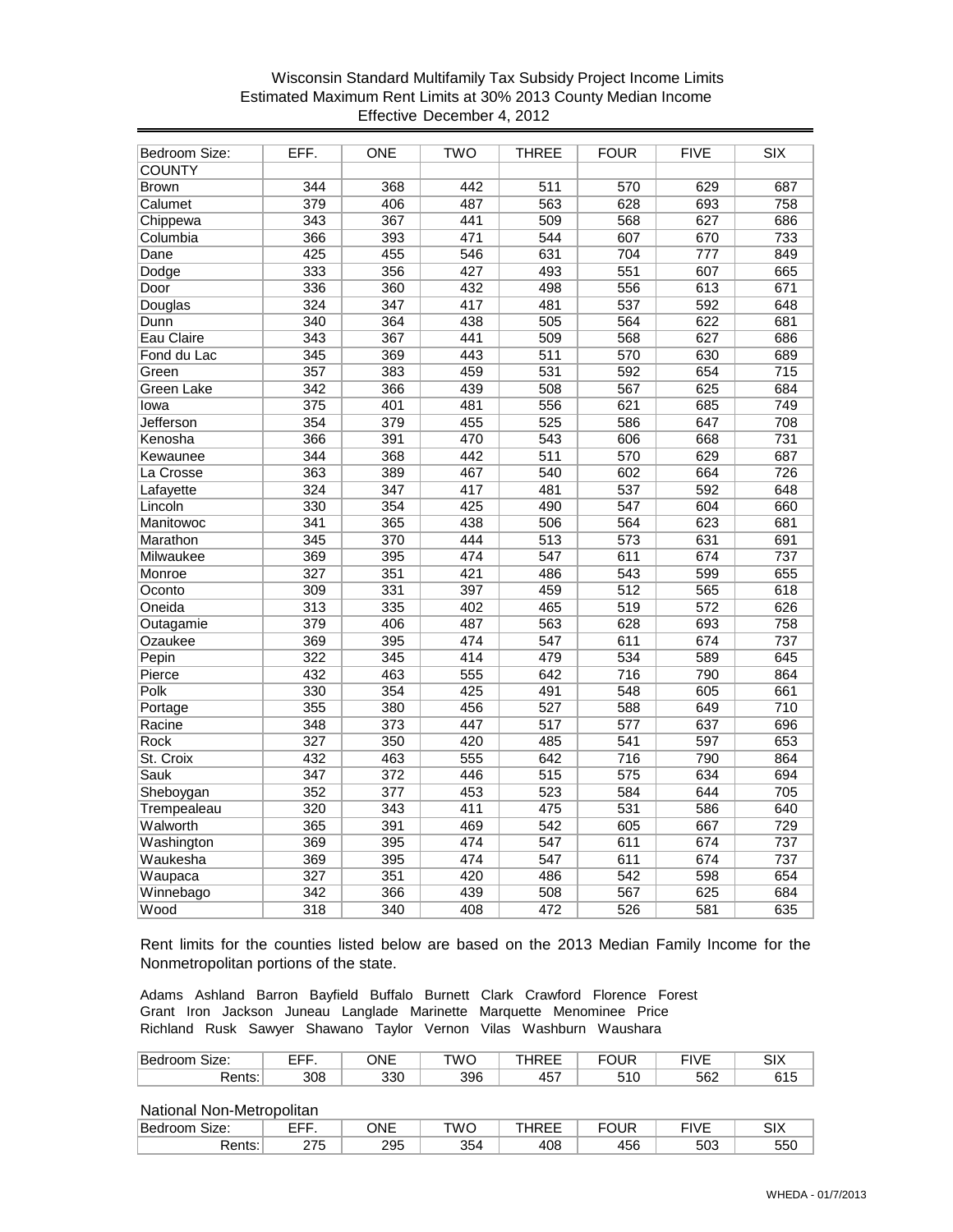# Wisconsin Standard Multifamily Tax Subsidy Project Income Limits Estimated Maximum Rent Limits at 40% 2013 County Median Income Effective December 4, 2012

| <b>Bedroom Size:</b> | EFF.             | <b>ONE</b>       | <b>TWO</b>       | <b>THREE</b>     | <b>FOUR</b>      | <b>FIVE</b>      | SIX              |
|----------------------|------------------|------------------|------------------|------------------|------------------|------------------|------------------|
| <b>COUNTY</b>        |                  |                  |                  |                  |                  |                  |                  |
| <b>Brown</b>         | 459              | 491              | 590              | 681              | 760              | 839              | 917              |
| Calumet              | 506              | $\overline{542}$ | 650              | $\overline{751}$ | 838              | $\overline{925}$ | 1,011            |
| Chippewa             | 458              | 490              | 588              | 679              | 758              | 836              | $\overline{915}$ |
| Columbia             | 489              | 524              | 629              | 726              | 810              | 894              | 978              |
| Dane                 | 567              | 607              | 729              | 841              | 939              | 1,036            | 1,133            |
| Dodge                | 444              | 475              | 570              | 658              | 735              | 810              | 887              |
| Door                 | 448              | 480              | 576              | 665              | $\overline{742}$ | 818              | 895              |
| Douglas              | 432              | 463              | 556              | 642              | $\overline{716}$ | 790              | 864              |
| Dunn                 | 454              | 486              | 584              | 674              | 752              | 830              | 908              |
| Eau Claire           | 458              | 490              | 588              | 679              | 758              | 836              | 915              |
| Fond du Lac          | 460              | 492              | 591              | 682              | 761              | 840              | 919              |
| Green                | 477              | 511              | 613              | 708              | 790              | 872              | 954              |
| <b>Green Lake</b>    | 456              | 488              | 586              | 677              | 756              | 834              | $\overline{912}$ |
| lowa                 | 500              | 535              | 642              | $\overline{742}$ | 828              | $\overline{913}$ | 999              |
| Jefferson            | 472              | 506              | 607              | 701              | 782              | 863              | 944              |
| Kenosha              | 488              | 522              | 627              | $\overline{724}$ | 808              | 891              | 975              |
| Kewaunee             | 459              | 491              | 590              | 681              | 760              | 839              | 917              |
| La Crosse            | 485              | 519              | 623              | 720              | 803              | 886              | 969              |
| Lafayette            | 432              | 463              | 556              | 642              | 716              | 790              | 864              |
| Lincoln              | 441              | 472              | 567              | 654              | 730              | 805              | 881              |
| Manitowoc            | 455              | 487              | 585              | 675              | 753              | 831              | 909              |
| Marathon             | 461              | 494              | 593              | 684              | 764              | 842              | 922              |
| Milwaukee            | 492              | $\overline{527}$ | 632              | 730              | 815              | 899              | 983              |
| Monroe               | 437              | 468              | 562              | 649              | $\overline{724}$ | 799              | 874              |
| Oconto               | 412              | 441              | 530              | 612              | 683              | 753              | 824              |
| Oneida               | 418              | 447              | 537              | 620              | 692              | 763              | 835              |
| Outagamie            | 506              | 542              | 650              | 751              | 838              | 925              | 1,011            |
| Ozaukee              | 492              | $\overline{527}$ | 632              | 730              | 815              | 899              | 983              |
| Pepin                | 430              | 461              | 553              | 639              | $\overline{713}$ | 786              | 860              |
| Pierce               | 577              | 618              | $\overline{741}$ | 856              | 955              | 1,054            | 1,153            |
| Polk                 | 441              | 472              | 567              | 655              | 731              | 807              | 882              |
| Portage              | 474              | 507              | 609              | 703              | 785              | 866              | 947              |
| Racine               | 465              | 498              | 597              | 690              | 770              | 849              | 929              |
| <b>Rock</b>          | 436              | 467              | 560              | 647              | $\overline{722}$ | 797              | 871              |
| St. Croix            | 577              | 618              | 741              | 856              | 955              | 1,054            | 1,153            |
| <b>Sauk</b>          | 463              | 496              | 595              | 687              | 767              | 846              | 926              |
| Sheboygan            | 470              | 503              | 604              | 698              | 779              | 859              | 940              |
| Trempealeau          | 427              | 457              | 549              | 634              | 708              | 781              | 854              |
| Walworth             | 487              | 521              | 626              | 723              | 807              | 890              | 973              |
| Washington           | 492              | $\overline{527}$ | 632              | 730              | 815              | 899              | 983              |
| Waukesha             | 492              | $\overline{527}$ | 632              | 730              | 815              | 899              | 983              |
| Waupaca              | 437              | 468              | 561              | 648              | 723              | 798              | 873              |
| Winnebago            | 456              | 488              | 586              | 677              | 756              | 834              | 912              |
| Wood                 | $\overline{424}$ | 454              | 545              | 629              | 702              | $\overline{775}$ | 847              |

Rent limits for the counties listed below are based on the 2013 Median Family Income for the Nonmetropolitan portions of the state.

Adams Ashland Barron Bayfield Buffalo Burnett Clark Crawford Florence Forest Grant Iron Jackson Juneau Langlade Marinette Marquette Menominee Price Richland Rusk Sawyer Shawano Taylor Vernon Vilas Washburn Waushara

| Bedro<br>Size:<br>oom | ----<br>-- | ONE | TWC | $\sim$ $\sim$ $\sim$<br>ны<br>╰ | ---- | ----<br>$\mathbf{v}$ | <b>011/</b><br>∧וט |
|-----------------------|------------|-----|-----|---------------------------------|------|----------------------|--------------------|
| ∢ents:                |            | 440 | 528 | 609                             | 680  | 750                  | $0^{\circ}$<br>O∠. |

| .<br>___         | ____ |     |               |                           |      |               |                                 |
|------------------|------|-----|---------------|---------------------------|------|---------------|---------------------------------|
| Size:<br>ве<br>. | ---- | ONE | TWC<br>$\sim$ | $\sim$ $\sim$ $\sim$<br>໋ | ---- | --- --<br>≀∨∟ | <b>011/</b><br>∧וט              |
| 'ante<br>טווס.   | 367  | 393 | $-$<br>᠇᠇᠊    | 545                       | 608  | $\sim$<br>ັບ، | $\overline{\phantom{a}}$<br>-34 |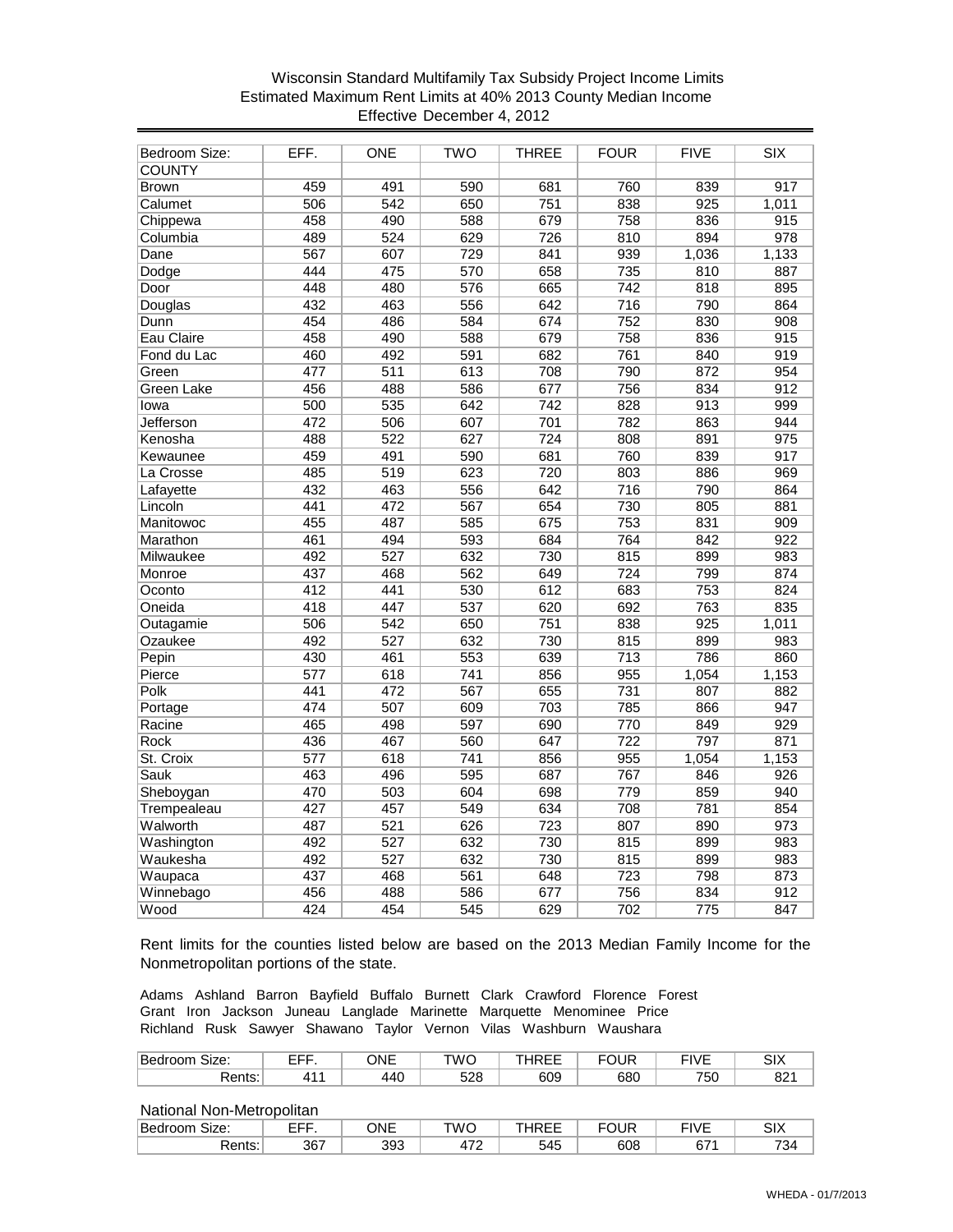# Wisconsin Standard Multifamily Tax Subsidy Project Income Limits Estimated Maximum Rent Limits at 50% 2013 County Median Income Effective December 4, 2012

| Bedroom Size:     | EFF.             | ONE              | <b>TWO</b>       | <b>THREE</b>     | <b>FOUR</b>      | <b>FIVE</b> | SIX   |
|-------------------|------------------|------------------|------------------|------------------|------------------|-------------|-------|
| <b>COUNTY</b>     |                  |                  |                  |                  |                  |             |       |
| <b>Brown</b>      | 573              | 614              | 737              | 851              | 950              | 1,048       | 1,146 |
| Calumet           | 632              | 677              | 812              | 938              | 1,047            | 1,156       | 1,263 |
| Chippewa          | 572              | 613              | 735              | 849              | 947              | 1,045       | 1,143 |
| Columbia          | 611              | 655              | 786              | 907              | 1,012            | 1,117       | 1,222 |
| Dane              | 708              | 759              | 911              | 1,051            | 1,173            | 1,295       | 1,416 |
| Dodge             | 555              | 594              | $\overline{712}$ | 823              | 918              | 1,013       | 1,108 |
| Door              | 560              | 600              | 720              | 831              | 927              | 1,023       | 1,118 |
| Douglas           | 540              | 578              | 695              | 802              | 895              | 988         | 1,080 |
| Dunn              | 567              | 608              | 730              | 842              | 940              | 1,037       | 1,135 |
| Eau Claire        | $\overline{572}$ | 613              | 735              | 849              | 947              | 1,045       | 1,143 |
| Fond du Lac       | 575              | 615              | 738              | 853              | 951              | 1,050       | 1,148 |
| Green             | 596              | 638              | 766              | 885              | 987              | 1,090       | 1,192 |
| <b>Green Lake</b> | 570              | 610              | 732              | 846              | 945              | 1,042       | 1,140 |
| lowa              | 625              | 669              | 802              | 927              | 1,035            | 1,141       | 1,248 |
| <b>Jefferson</b>  | 590              | 632              | 758              | 876              | 977              | 1,078       | 1,180 |
| Kenosha           | 610              | 653              | 783              | 905              | 1,010            | 1,114       | 1,218 |
| Kewaunee          | 573              | 614              | 737              | 851              | 950              | 1,048       | 1,146 |
| La Crosse         | 606              | 649              | 778              | 900              | 1,003            | 1,108       | 1,211 |
| Lafayette         | 540              | 578              | 695              | 802              | 895              | 988         | 1,080 |
| Lincoln           | 551              | 590              | 708              | 818              | 912              | 1,006       | 1,101 |
| Manitowoc         | 568              | 609              | 731              | 843              | 941              | 1,038       | 1,136 |
| Marathon          | 576              | 617              | 741              | 855              | 955              | 1,053       | 1,152 |
| Milwaukee         | 615              | 658              | 790              | $\overline{913}$ | 1,018            | 1,123       | 1,228 |
| Monroe            | 546              | 585              | 702              | 811              | 905              | 998         | 1,092 |
| Oconto            | $\overline{515}$ | 551              | 662              | 765              | 853              | 941         | 1,030 |
| Oneida            | 522              | 559              | 671              | 775              | 865              | 954         | 1,043 |
| Outagamie         | 632              | 677              | 812              | 938              | 1,047            | 1,156       | 1,263 |
| Ozaukee           | 615              | 658              | 790              | 913              | 1,018            | 1,123       | 1,228 |
| Pepin             | 537              | 576              | 691              | 798              | 891              | 983         | 1,075 |
| Pierce            | $\overline{721}$ | $\overline{772}$ | 926              | 1,070            | 1,193            | 1,317       | 1,441 |
| Polk              | 551              | 590              | 708              | 819              | $\overline{913}$ | 1,008       | 1,102 |
| Portage           | 592              | 634              | 761              | 879              | 981              | 1,082       | 1,183 |
| Racine            | 581              | $\overline{622}$ | 746              | 862              | 962              | 1,061       | 1,161 |
| <b>Rock</b>       | $\overline{545}$ | 583              | 700              | 808              | 902              | 996         | 1,088 |
| St. Croix         | 721              | 772              | 926              | 1,070            | 1,193            | 1,317       | 1,441 |
| Sauk              | 578              | 620              | 743              | 859              | 958              | 1,058       | 1,157 |
| Sheboygan         | 587              | 629              | 755              | 872              | 973              | 1,074       | 1,175 |
| Trempealeau       | 533              | 571              | 686              | 793              | 885              | 976         | 1,067 |
| Walworth          | 608              | 651              | 782              | 903              | 1,008            | 1,112       | 1,216 |
| Washington        | 615              | 658              | 790              | 913              | 1,018            | 1,123       | 1,228 |
| Waukesha          | 615              | 658              | 790              | 913              | 1,018            | 1,123       | 1,228 |
| Waupaca           | 546              | 585              | 701              | 810              | 903              | 997         | 1,091 |
| Winnebago         | 570              | 610              | 732              | 846              | 945              | 1,042       | 1,140 |
| Wood              | 530              | 567              | 681              | 786              | 877              | 968         | 1,058 |

Rent limits for the counties listed below are based on the 2013 Median Family Income for the Nonmetropolitan portions of the state.

Adams Ashland Barron Bayfield Buffalo Burnett Clark Crawford Florence Forest Grant Iron Jackson Juneau Langlade Marinette Marquette Menominee Price Richland Rusk Sawyer Shawano Taylor Vernon Vilas Washburn Waushara

| r<br>Size:<br>'Bedr<br>OON | ---        | . <b>.</b><br>)NF | TWC | $\sim$ $\sim$ $\sim$<br>ны<br>--<br>໋ | --- | --- --<br>$\mathbf{v}$ | <b>011/</b><br>∧וט |
|----------------------------|------------|-------------------|-----|---------------------------------------|-----|------------------------|--------------------|
| $n \cdot n + n$<br>senis.  | F A<br>◡╷◡ | --^<br>ხხს        | 660 | $\overline{\phantom{a}}$<br>. ט       | 850 | 938                    | റാമ<br>,vzc        |

| Be<br>Size:<br>ווטט<br> | ----<br>-- | ONE | TWO | $\sim$ $-$<br>໋ | FOUR | $-111$     | $\sim$<br>∧וט |
|-------------------------|------------|-----|-----|-----------------|------|------------|---------------|
| ≀ante∙<br>. גהוויסי     | 458        | 49' | 590 | 681             | 760  | 000<br>იაი | <b>047</b>    |